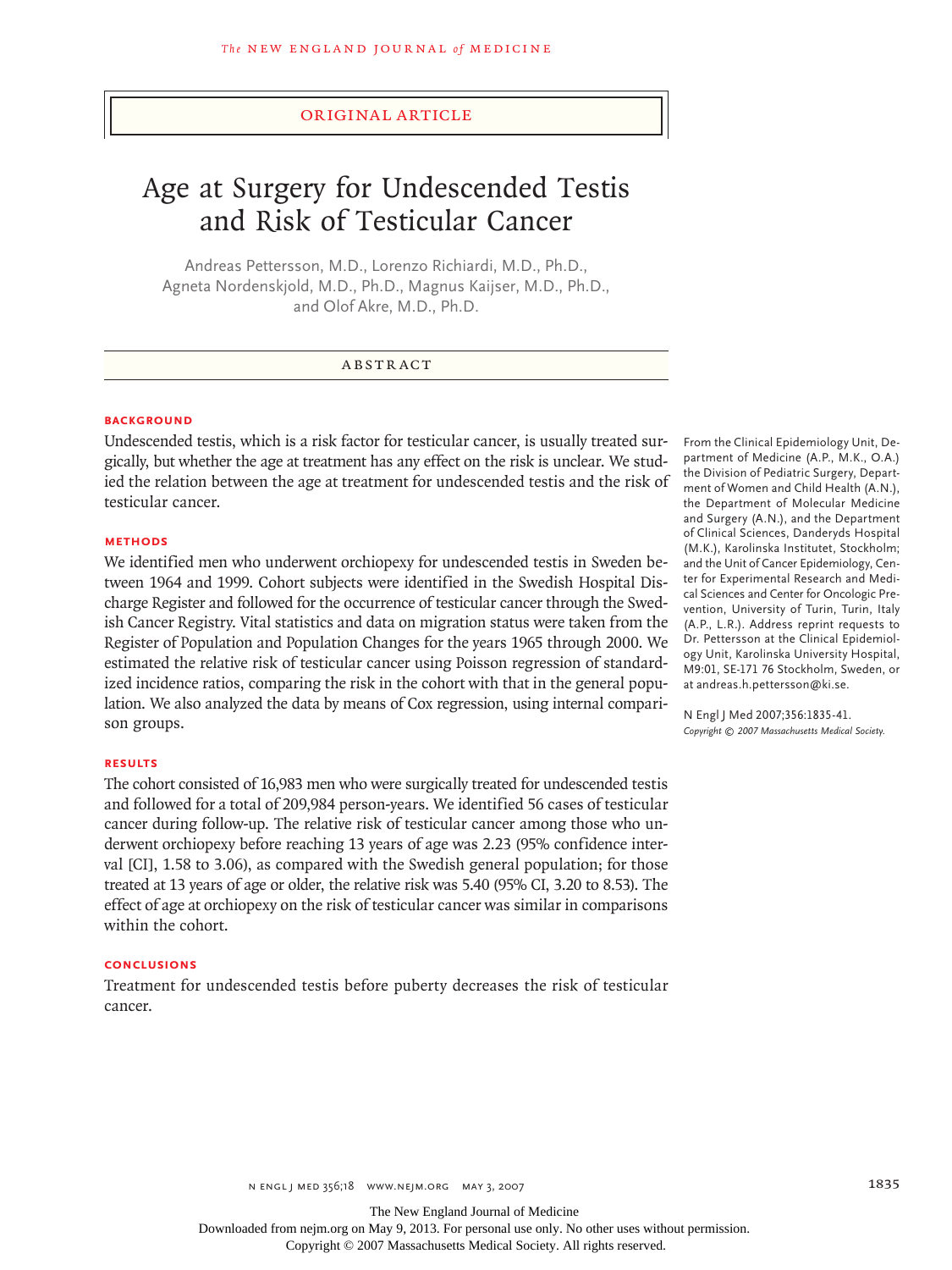IMPESCENDED TESTIS, OR CRYPTORCHI-<br>dism, which occurs in 2 to 5% of boys born<br>at term, is one of the most common con-<br>genital abnormalities.<sup>1</sup> Cryptorchidism is associdism, which occurs in 2 to 5% of boys born at term, is one of the most common conated with impaired fertility and is a risk factor for testicular cancer. Among men who have had undescended testis, the risk of cancer is increased two to eight times, and 5 to 10% of all men with testicular cancer have a history of cryptorchidism.<sup>1,2</sup> However, it is unknown whether cryptorchidism and testicular cancer have a common cause, or whether cryptorchidism is in itself a cause of testicular cancer.

Testes that are undescended at birth may descend spontaneously during early life, but seldom thereafter. By 12 months of age, about 1% of all boys have cryptorchidism.<sup>1,3</sup> Treatment for persistent cryptorchidism is generally orchiopexy, a surgical correction in which the testicle is placed and fixed in the scrotum. There is evidence that postnatal germ-cell development deteriorates in the undescended testis after the first year, and perhaps for this reason, the risk of infertility increases with age.<sup>1,4,5</sup> The recommended age for orchiopexy has therefore been successively lowered, and the procedure is now recommended for patients younger than 2 years old and even as young as 6 months old.4,6

The question of whether the age at treatment has any effect on the risk of testicular cancer is controversial. According to the predominant view, the mechanism leading to testicular cancer is present before birth and the risk of cancer is largely determined in utero or early in life.<sup>7,8</sup> If this view is correct, then the age at surgical correction should not be related to the rate of testicular cancer. Some studies suggest, however, that orchiopexy at an early age decreases the risk of testicular cancer. Even so, most of these studies used retrospectively collected data, and all of them were too small to produce conclusive results.<sup>9-13</sup> We investigated the risk of testicular cancer according to the age at orchiopexy in a cohort of almost 17,000 Swedish men who were surgically treated for cryptorchidism between 1964 and 1999.

## METHODS

# **The Registries**

We used data from the Swedish Hospital Discharge Register to assemble the study cohort, which was followed from 1965 to 2000 through linkage to the Swedish Cancer Registry and the Register of Population and Population Changes. Linkage was performed on the basis of the national registration number, a unique personal identifier referred to in all hospital records and official registries in Sweden.

In 1964, the Swedish National Board of Health and Welfare initiated the Hospital Discharge Register, which compiles data on individual discharges from Swedish public hospitals. Virtually all patients in Sweden are treated at public hospitals, making the Discharge Register representative of hospitalizations in the Swedish population. Each record contains medical and administrative data, including the dates of admission and discharge, surgical procedures performed, the main diagnosis at discharge, and up to five contributory diagnoses. The surgical procedures were coded from 1964 to 1996 according to the *Swedish Classification of Operations and Major Procedures,* first through sixth editions, and from 1997 onward according to the *Classification of Surgical Procedures,* 1997 edition. The diagnoses at discharge were coded according to the Swedish version of the *International Classification of Diseases,* with the 7th revision (ICD-7) used for the years 1964 through 1968, the 8th revision (ICD-8) for 1969 through 1986, the 9th revision (ICD-9) for 1987 through 1996, and the 10th revision (ICD-10) thereafter.

In 1964, the Discharge Register covered 6 of the 26 health care regions in Sweden. Gradually, more hospitals were included, and by 1975, 16 health care regions were fully covered<sup>14</sup> (including the three largest cities in Sweden: Stockholm, Gothenburg, and Malmö). Since 1987, the registry has covered all hospitals in Sweden.

The Swedish Cancer Registry was established in 1958 and obtains mandatory reported data from both clinicians and pathologists on all newly diagnosed malignant neoplasms. Information on the site and histopathological features of the tumors is recorded. The registry is estimated to be more than 95% complete.<sup>15</sup> The Register of Population and Population Changes contains the official Swedish population data, including dates of death and migration; the data have been available since 1960.

#### **The Cohort**

We confined our study cohort to all subjects in the Discharge Register who had received a diagnosis of cryptorchidism (main or contributory dis-

Downloaded from nejm.org on May 9, 2013. For personal use only. No other uses without permission.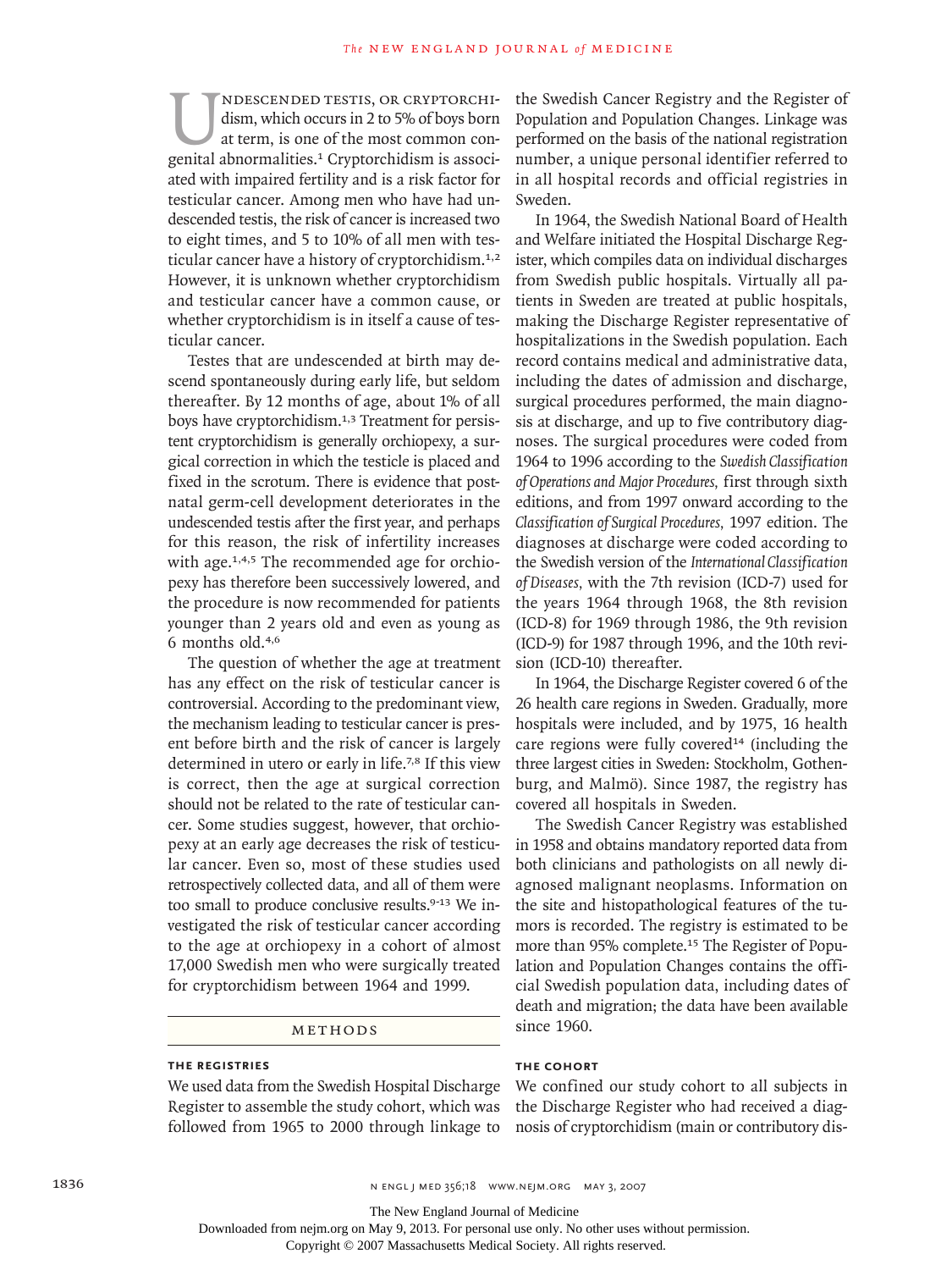charge diagnosis ICD-7 code 757.00, ICD-8 code 752.10, ICD-9 code 752F, or ICD-10 code Q53.0, Q53.1, Q53.2, or Q53.9) between January 1964 and December 1999 and who had been treated with orchiopexy (surgical procedure code 6790, KFH00, or KFH10) before 20 years of age. The restriction to those who underwent surgery before 20 years of age minimized the influence of selection bias due to, for instance, referral of men seeking treatment for infertility to the urology department.

One subject in whom testicular cancer had already been diagnosed, 205 subjects who emigrated from Sweden after orchiopexy and did not immigrate back to Sweden before the beginning of their follow-up, and 12 subjects with conflicting information on sex or date of orchiopexy were excluded from the study cohort, leaving 16,983 subjects for the analysis. Among 2667 (15.7%) subjects who were surgically treated for cryptorchidism more than once, we used the date of the last admission as the index date of orchiopexy.

The study was approved by the ethics committee of the Karolinska Institute. Informed consent was not required.

#### **Statistical Analysis**

The members of the cohort were followed from 15 years of age or the age at orchiopexy plus 1 year, whichever occurred later, to the date of diagnosis of germ-cell testicular cancer (ICD-7 code 178), the age of 55, emigration, death, or December 31, 2000, whichever occurred first. The first year after orchiopexy was excluded to reduce the risk of selection bias. The germ-cell testicular cancers we included were seminomas and nonseminomas, the latter encompassing teratomas, choriocarcinomas, yolk-sac tumors, embryonal carcinomas, and mixed germ-cell tumors.

We estimated the relative risk of testicular cancer by calculating the standardized incidence ratio (the observed number of cases of testicular cancer divided by the expected number). Expected numbers of testicular cancer were based on the 5-year age- and period-specific rates in the Swedish general population. We estimated 95% confidence intervals (CIs) assuming a Poisson distribution. Analyses were also stratified according to age at orchiopexy and calendar period of orchiopexy. In categorizing age at orchiopexy, we focused on the ages around puberty. Categories are therefore smaller for the group between 10 and 15 years of ing the follow-up period, as compared with 20

years of age was set a priori as the cutoff for analyses of surgery before and after puberty.

We used Cox regression analysis, with age as the temporal axis, to estimate the hazard ratio for testicular cancer associated with age at orchiopexy in comparisons within the cohort. Covariates included in the model were the calendar period of follow-up (1965 to 1990, 1991 to 1995, and 1996 to 2000), calendar period of orchiopexy, and region where the orchiopexy was performed (two categories: the three largest cities in Sweden and the rest of Sweden). There is colinearity among birth cohort, age at orchiopexy, and calendar period of orchiopexy (e.g., a child operated on at 5 years of age in 1970 must have been born in 1964 or 1965). To analyze the effect of age at orchiopexy adjusted by calendar period of orchiopexy, we therefore used only three categories for the latter variable (1964 to 1969, 1970 to 1974, and 1975 to 1999), assuming no period effect after 1974. Both visual inspection of a graph (with the log of the cumulative hazard on the y axis and the log of the survival time on the x axis) and a formal test based on Schoenfeld residuals  $(P=0.68)$  indicated that the proportional-hazard assumption was met. There was no evidence of interaction between the calendar period of follow-up and the effect of age at orchiopexy.

We also conducted a sensitivity analysis, restricting the cohort to men born between 1964 and 1980, among whom the estimate of the effect of age at orchiopexy could not be biased by the lack of information about orchiopexy before 1964 (when the Discharge Register was established) or by the termination of the follow-up at 2000.

# R esult s

The cohort consisted of 16,983 men who were surgically treated for cryptorchidism and followed for a mean (±SD) period of 12.4±7.4 years, with a total of 209,984 person-years at risk. For 679 of the subjects, follow-up ended before December 31, 2000, because of a diagnosis of testicular cancer (56), emigration (436), reaching the age of 55 years (5), or death (182). The overall mean age at orchiopexy was 8.6±3.5 years, and the median age was 8.5 years. Table 1 lists the main characteristics of the cohort.

age and larger for ages before and after. Thirteen expected cases, resulting in a standardized inci-We identified 56 cases of testicular cancer dur-

The New England Journal of Medicine

Downloaded from nejm.org on May 9, 2013. For personal use only. No other uses without permission.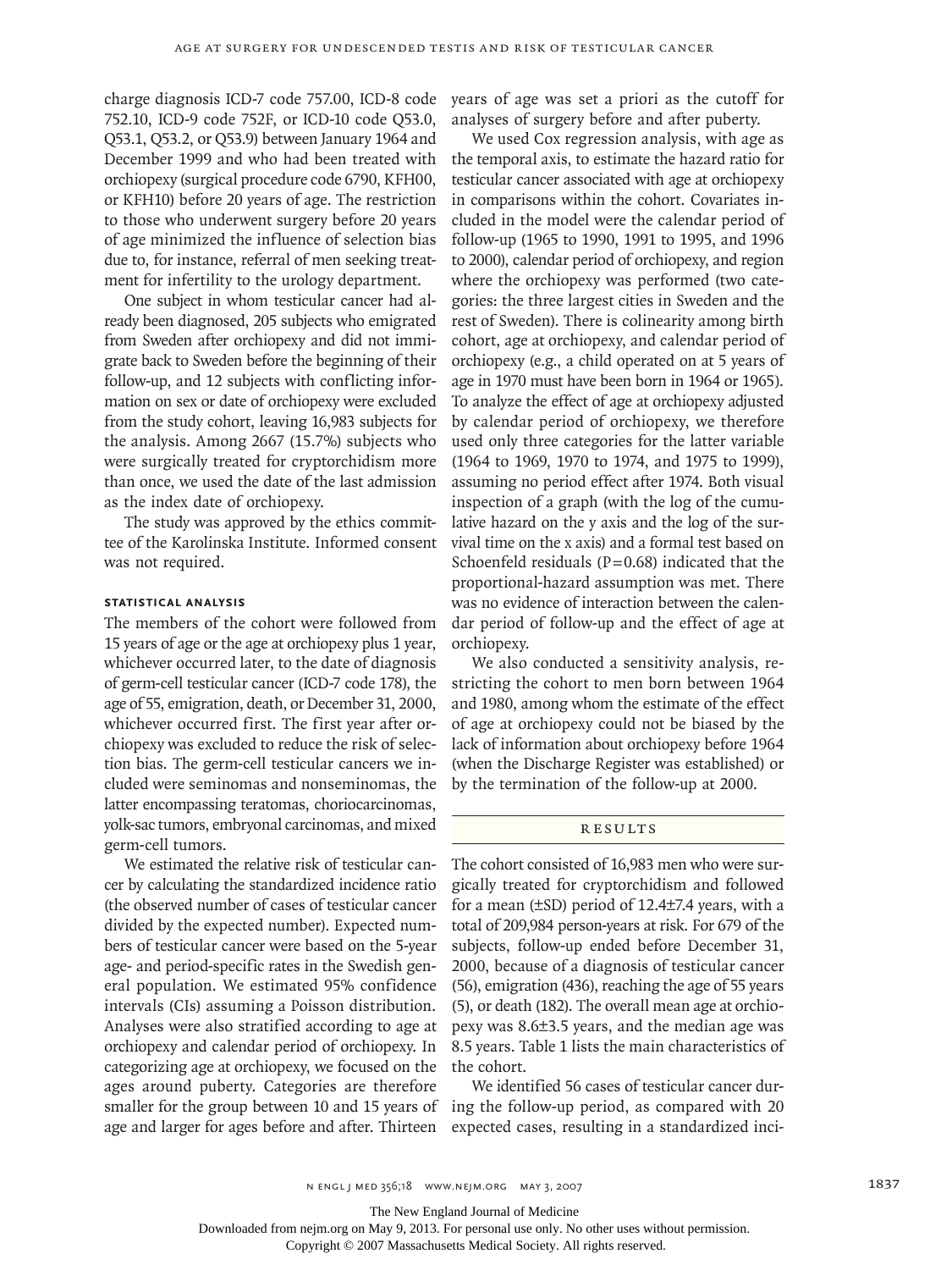| Table 1. Characteristics of the Cohort of Men Who Underwent Surgery for Cryptorchidism. |                                     |                              |                                      |  |
|-----------------------------------------------------------------------------------------|-------------------------------------|------------------------------|--------------------------------------|--|
| Variable                                                                                | Men Who<br><b>Underwent Surgery</b> | Person-Years<br>of Follow-Up | Men with<br><b>Testicular Cancer</b> |  |
|                                                                                         |                                     | number (percent)             |                                      |  |
| Total                                                                                   | 16,983 (100)                        | 209,984 (100)                | 56 (100)                             |  |
| Age at orchiopexy                                                                       |                                     |                              |                                      |  |
| $0 - 2$ yr                                                                              | 718 (4.2)                           | 4,395(2.1)                   | 1(1.8)                               |  |
| $3-6$ yr                                                                                | 5,139 (30.3)                        | 47,303 (22.5)                | 8(14.3)                              |  |
| 7-9 yr                                                                                  | 5,047 (29.7)                        | 61,172 (29.1)                | 14(25.0)                             |  |
| $10-12$ yr                                                                              | 4,417 (26.0)                        | 65,339 (31.1)                | 15(26.8)                             |  |
| $13-15$ yr                                                                              | 1,217(7.2)                          | 22,884 (10.9)                | 12(21.4)                             |  |
| $16-19$ yr                                                                              | 445 (2.6)                           | 8,891 (4.2)                  | 6(10.7)                              |  |
| Calendar year of orchiopexy                                                             |                                     |                              |                                      |  |
| 1964-1969                                                                               | 542 (3.2)                           | 14,575 (6.9)                 | 12(21.4)                             |  |
| 1970-1974                                                                               | 2,326 (13.7)                        | 50,185 (23.9)                | 18(32.1)                             |  |
| 1975-1979                                                                               | 3,780 (22.3)                        | 63,030 (30.0)                | 11(19.6)                             |  |
| 1980-1984                                                                               | 4,714 (27.8)                        | 53,281 (25.4)                | 10(17.9)                             |  |
| 1985-1989                                                                               | 3,522 (20.7)                        | 22,464 (10.7)                | 5(8.9)                               |  |
| 1990-1994                                                                               | 1,823(10.7)                         | 6,002(2.9)                   | 0                                    |  |
| 1995-1999                                                                               | 276(1.6)                            | 447 (0.2)                    | 0                                    |  |
| Year of birth                                                                           |                                     |                              |                                      |  |
| 1963 or earlier                                                                         | 2,129 (12.5)                        | 52,038 (24.8)                | 27 (48.2)                            |  |
| 1964-1969                                                                               | 3,524 (20.8)                        | 64,394 (30.7)                | 14(25.0)                             |  |
| 1970-1974                                                                               | 3,855 (22.7)                        | 50,866 (24.2)                | 10(17.9)                             |  |
| 1975-1979                                                                               | 3,687(21.7)                         | 31,293 (14.9)                | 4(7.1)                               |  |
| 1980-1985                                                                               | 3,788 (22.3)                        | 11,393 (5.4)                 | 1(1.8)                               |  |
| Type of cancer                                                                          |                                     |                              |                                      |  |
| Seminoma                                                                                |                                     |                              | 23(41.1)                             |  |
| Nonseminoma                                                                             |                                     |                              | 33 (58.9)                            |  |
| Region*                                                                                 |                                     |                              |                                      |  |
| Urban                                                                                   | 5,468 (32.2)                        | 71,458 (34.0)                | 17(30.4)                             |  |
| Nonurban                                                                                | 11,515 (67.8)                       | 138,526 (66.0)               | 39 (69.6)                            |  |

\* The urban category includes Sweden's three largest cities: Stockholm, Gothenburg, and Malmö. Percentages may not total 100 because of rounding.

dence ratio of 2.75 (95% CI, 2.08 to 3.57). The standardized incidence ratio for testicular cancer among those operated on before the age of 13 years was 2.23 (95% CI, 1.58 to 3.06), whereas it was 5.40 (95% CI, 3.20 to 8.53) for those treated at age 13 or later (Table 2). There were no significant differences in risk between groups below (P= 0.81) or above ( $P=0.68$ ) the age of 13 years. The proportion of men who were 13 years of age or older at orchiopexy declined from 27.3% in the beginning of the study period to 5.4% during the late 1980s (Table 3).

Figure 1 shows the standardized incidence ratios for testicular cancer according to the calendar period of orchiopexy among men who underwent the surgery before the age of 13 years and among those who were surgically treated when they were 13 years or older. The standardized incidence ratio for all men in the cohort decreased from 8.64 (95% CI, 4.47 to 15.10) among those operated on between 1964 and 1969 to 3.29 (95% CI, 1.95 to 5.21) for those operated on between 1970 and 1974, and it did not vary much after that. The relative difference between the standardized incidence

The New England Journal of Medicine

Downloaded from nejm.org on May 9, 2013. For personal use only. No other uses without permission.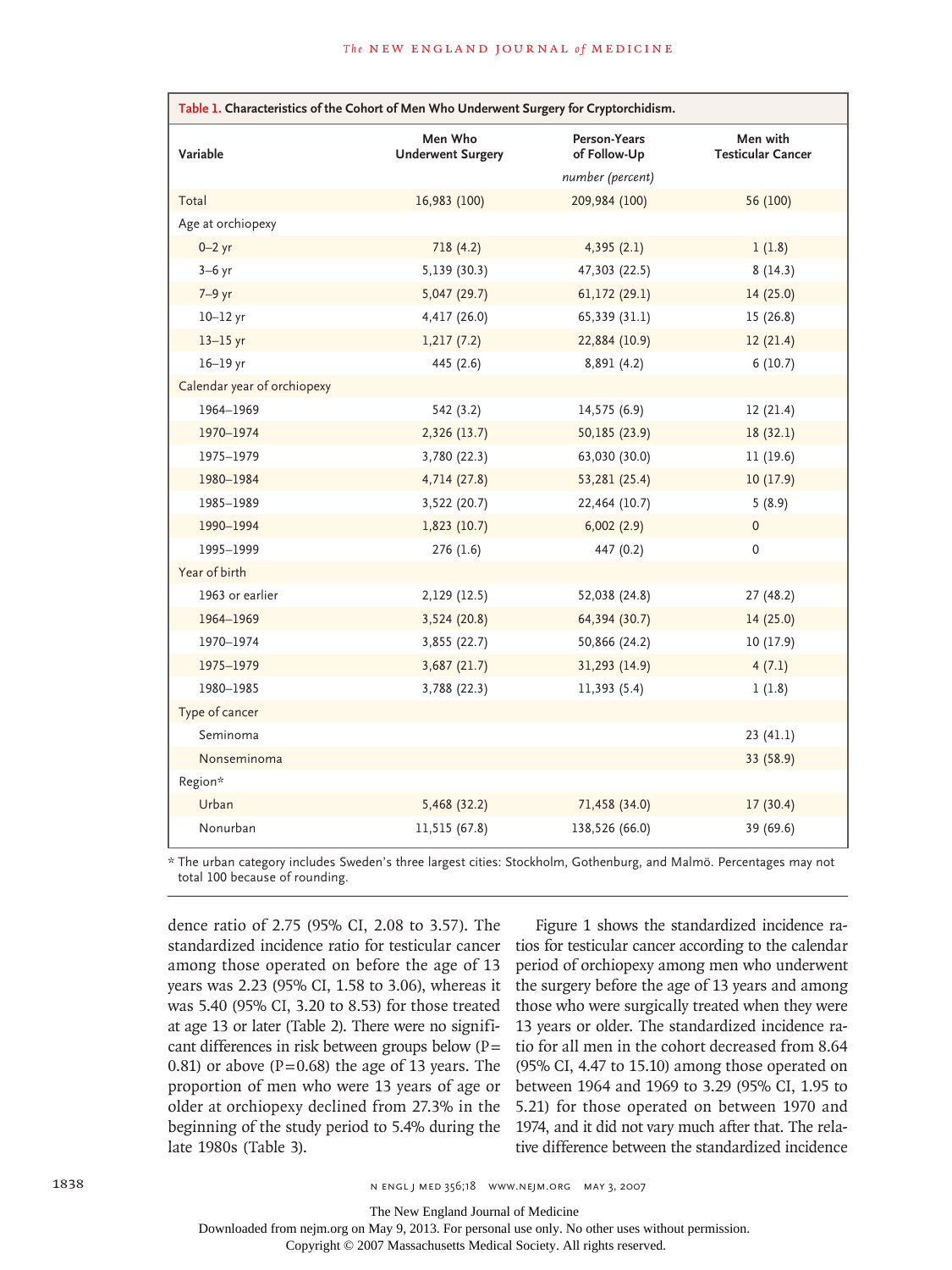ratios for those who underwent surgery before the age of 13 years and those in whom surgery was performed at or after the age of 13 years was close to 2 in most of the calendar periods (Fig. 1).

The within-cohort analysis of the effects of age at orchiopexy on the risk of testicular cancer were consistent with the findings obtained when the rates of testicular cancer in the study cohort were compared with Swedish national rates (Fig. 2). The adjusted hazard ratio for testicular cancer among men who were 13 years of age or older when surgery was performed, as compared with those who were younger at the time of treatment was 1.99 (95% CI, 1.00 to 3.95). Analyses restricted to men born between 1964 and 1980 revealed a hazard ratio of 3.56 (95% CI, 1.34 to 9.47), based on 6 cases in which surgery was performed at 13 years of age or later and 23 cases in which surgery was performed at an earlier age.

# Discussion

In this cohort study of 16,983 men who were surgically treated for cryptorchidism, we found that the risk of testicular cancer among men who were treated at 13 years of age or older was approximately twice that among men who underwent orchiopexy before the age of 13. The results indicate that early, rather than late, surgical treatment can best prevent testicular cancer in boys with cryptorchidism. The results also suggest that the ectopic position of the testis is a factor in the development of testicular cancer.

In our large cohort study, the use of strict criteria for identification of cohort members registration with both diagnosis and surgical procedure — reduced the likelihood of misclassification of cryptorchidisism. By starting follow-up 1 year after the date of surgery and by restricting the cohort to men who had been treated before reaching 20 years of age, the risk of including cohort members who already had testicular cancer should have been minimized. Moreover, use of the nationwide cancer registry to ascertain outcome virtually ensured complete follow-up.

In principle, the gradual inclusion of health care regions in the Discharge Register could have biased the results. However, the incidence of testicular cancer in Sweden is fairly homogeneous,<sup>16</sup> and in analyses with an internal comparison group, in which we could adjust for the region, estimates of risk were similar to those in the analysis in which the general population was used

**Table 2. Standardized Incidence Ratio for Testicular Cancer According to the Age at Orchiopexy among Men 15 to 55 Years of Age between 1965 and 2000.\***

| Age at Orchiopexy | No. of Men<br>with Testicular Cancer | Standardized Incidence<br>Ratio (95% CI) |
|-------------------|--------------------------------------|------------------------------------------|
| All ages          | 56                                   | $2.75(2.08 - 3.57)$                      |
| $0 - 6$ yr        | 9                                    | $2.02(0.93 - 3.84)$                      |
| 7-9 yr            | 14                                   | $2.35(1.28 - 3.94)$                      |
| $10-12$ yr        | 15                                   | $2.27(1.27-3.74)$                        |
| $13 - 15$ yr      | 12                                   | $5.06(2.61 - 8.84)$                      |
| $16-19$ yr        | 6                                    | $6.24(2.29-13.58)$                       |
| $<$ 13 yr         | 38                                   | $2.23(1.58-3.06)$                        |
| $\geq$ 13 yr      | 18                                   | $5.40(3.20 - 8.53)$                      |

\* The Swedish general population was used as the comparison group.

| Table 3. Proportion of Men in the Cohort Who Were<br>Treated at 13 Years of Age or Older. |                                         |  |  |
|-------------------------------------------------------------------------------------------|-----------------------------------------|--|--|
| Year*                                                                                     | Men Treated at 13 Years of Age or Older |  |  |
|                                                                                           | %                                       |  |  |
| 1964-1969                                                                                 | 77.3                                    |  |  |
| 1970-1974                                                                                 | 14.8                                    |  |  |
| 1975-1979                                                                                 | 10.8                                    |  |  |
| 1980-1984                                                                                 | 7.2                                     |  |  |
| 1985-1989                                                                                 | 5.4                                     |  |  |

\* Data are not shown for later years because day-surgery orchiopexies were introduced in Sweden in the early 1990s.

as the comparison group. For this reason, it is unlikely that such a bias had any major influence on the results.

The strong effect of the calendar period of orchiopexy on the risk of testicular cancer (Fig. 1) suggests that unknown risk factors correlated with calendar time affect the risk estimates. The effect of age at orchiopexy on the risk of testicular cancer was, however, essentially constant over calendar periods. Consequently, it is unlikely that the factors underlying the effect of the calendar period of orchiopexy can explain the effect of age at orchiopexy on the risk of testicular cancer.

Other studies have examined the age at orchiopexy in relation to the risk of testicular cancer.9-13,17-20 Most of these investigations were case– control studies with small samples. Several suggest that the risk of testicular cancer increases with age at treatment, with men treated after the age of 10 to 15 years at greatest risk.<sup>9-13</sup> In our study,

The New England Journal of Medicine

Downloaded from nejm.org on May 9, 2013. For personal use only. No other uses without permission.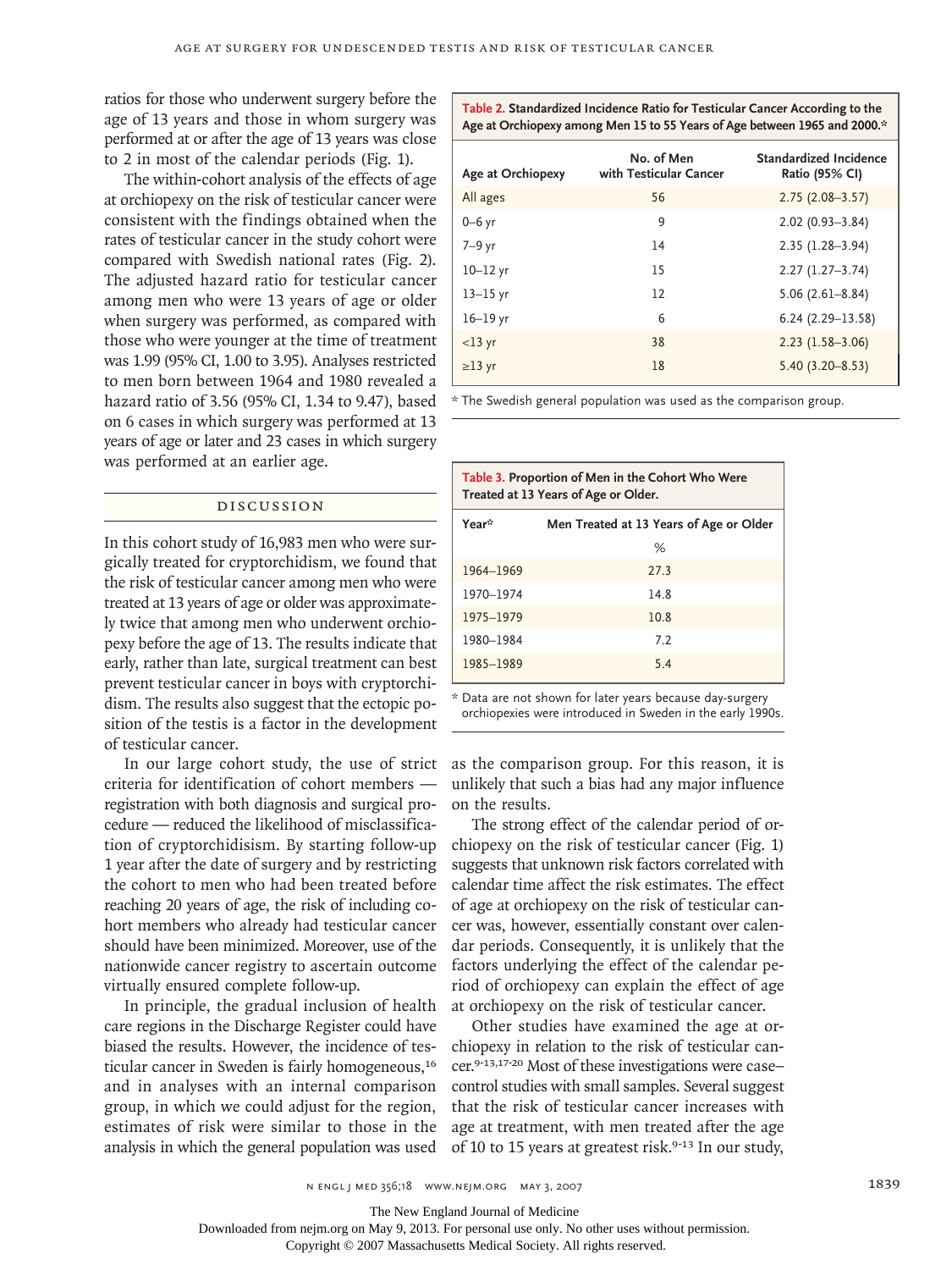



The general population in Sweden was used as the comparison group. I bars denote the upper and lower limits of the 95% confidence intervals.  $\overline{a}$ **SIZE** EMail Line  $\overline{a}$ ARTIST: ts 6.00





2 of 2

FIGURE:

REG F

 $\lim$  is of the 95% confidence intervals. A within-cohort comparison was used. I bars denote the upper and lower

> we could categorize age at orchiopexy into narrower age groups, and we found a sharp increase in risk among men treated when they were 13 to 15 years of age (or older) as compared with those treated at the age of 10 to 12 years (or at younger ages). It is unlikely that such a sharp threshold can be explained by any known confounding factor.

It could be argued that men treated at 13 years of age or older had mainly nondescending cryptorchidism, whereas a large proportion of men who were treated before the age of 13 had conditions that may not be associated with testicular cancer, such as spontaneously descending testes or retractile testis. To observe the risk pattern we found, however, 25% of the patients treated before 13 years of age would have to have had nondescending cryptorchidism, as compared with 100% of the patients treated at 13 years of age or older. It therefore seems that the ectopic location of the testis at puberty explains the increase in risk at age 13. It is also believed that the risk of germ-cell cancer of the testis is largely determined in utero. The results of our study are partly consistent with this hypothesis, since the risk was increased in the entire cohort, regardless of the age at surgical treatment. Our results, however, suggest that puberty, here defined arbitrarily as beginning at the age of 13 years, is another crucial event in testicular carcinogenesis.

Some studies have indicated that the risk of testicular cancer in the contralateral testis is increased in men with unilateral cryptorchidism, although to a lesser extent than in the undescended testicle.9,11,13 We could not assess the risk of cancer in the contralateral testis, nor could we assess the effect of age at unilateral orchiopexy on the risk of cancer in the contralateral testis, because information on laterality is not available in the registries used in our study.

Despite unambiguous recommendations for early treatment,<sup>4,6</sup> a proportion of boys with cryptorchidism are still left untreated until much later in life.21,22 Sweden has a well-developed nationwide system to screen for cryptorchidism at several points in life, starting with neonatal care and continuing at child health care centers and at school. Since all checkups are free, attendance at these clinics should have been high. Yet in our cohort, approximately 5% of the orchiopexies in the late 1980s were performed at the age of 13 to 19 years. This proportion seems to have remained unchanged ever since. According to 2005 data from the Swedish National Board of Health and Welfare, about 6% of the orchiopexies in Sweden were performed at the age of 13 years or older. In the United Kingdom and the Netherlands, in the late 1990s, about 10 to 20% of the orchiopexies were performed at the age of 13 years or older.21,22 According to the Swedish Cancer Registry, the cumulative incidence of testicular cancer until the age of 54 years in Sweden in 2004 was approximately 0.5%. Given the relative risks in our study, we calculated that 69 boys would need to be treated before 13 years of age (instead of at or after

1840 **n engl j med 356;18** www.nejm.org may 3, 2007

The New England Journal of Medicine

 $\overline{\phantom{a}}$ 

Downloaded from nejm.org on May 9, 2013. For personal use only. No other uses without permission.